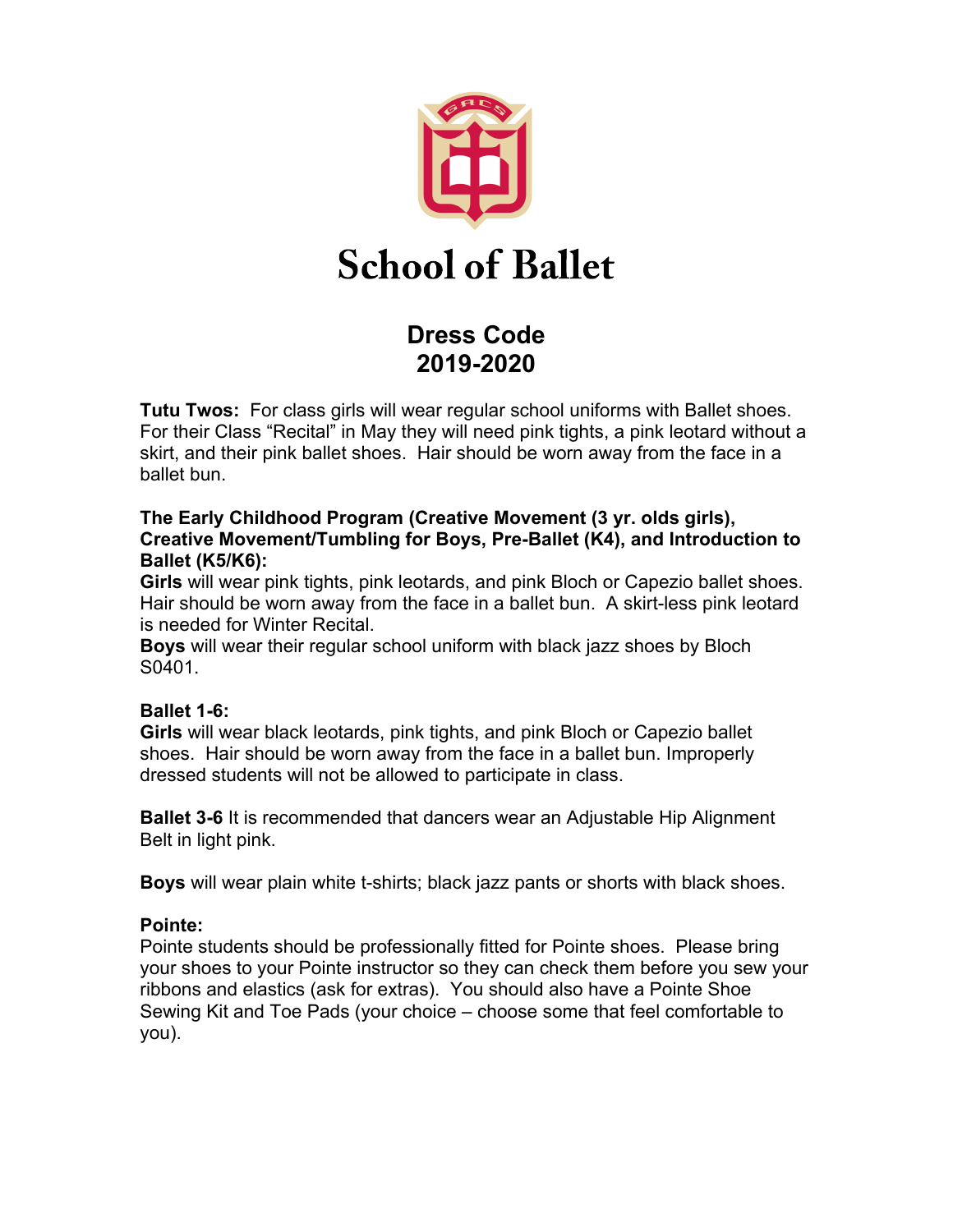## **Jazz 1-4:**

**Girls** will wear any color leotard, fitted black jazz pants or capris, or tan tights with fitted dance shorts, and tan slip on Bloch S0401L (for Ladies) or S0401C (for Child) Super Jazz Split Sole shoes. Students may wear fitted warm ups at the beginning of class. After warm up, students are expected to remove extra clothing. Hair should be worn away from the face in a ballet bun or ponytail. Improperly dressed students will not be allowed to participate in class. A black leotard will be needed and worn at chapel performances or outside performances in the winter and spring.

**Boys** will wear White t-shirt, black shorts with compression shorts underneath, white socks and black jazz shoes.

## **Jazz 5-6:**

**Girls** will wear any color leotards, fitted black jazz pants or capris, or tan tights with fitted dance shorts, and tan slip on Bloch S0401L (for Ladies) or S0401C (for Child) Super Jazz Split Sole shoes AND Capezio Pirouette II, Style H061 in Nude (Caucasian) or Suntan (Hispanic, African American). Students may wear fitted warm ups at the beginning of class. After the warm up, students are expected to remove extra clothing. Hair should be worn away from the face in a ballet bun or ponytail. Improperly dressed students will not be allowed to participate in class. A black leotard will be needed and worn at chapel performances or outside performance in the winter and spring.

Jazz 6 ladies optional tan 2" heeled character shoe. **No t-straps on the heels, please.** 

**Boys** will wear White t-shirt, black shorts with compression shorts underneath, white socks and black jazz shoes.

# **Hip Hop**

Girls and Boys will wear comfortable clothes athletic dance clothes and sneakers. Hair should be tightly secured away from the face.

# **Tumbling for Dance**

Students will wear leotards with fitted dance shorts, no tights with bare feet. Hair must be tightly secured away from the face in a ponytail or ballet bun. No baggy attire or jewelry is allowed. Boys can wear athletic shorts and a t-shirt.

#### **Tap**

Students will wear any color leotard, fitted black jazz pants or capris or tan tights with fitted black dance shorts. Hair should be worn away from the face in a ballet bun or ponytail. Students may wear fitted warm ups at the beginning of class. After the warm-up, students are expected to remove extra clothing. A black leotard will be needed and worn at chapel performances or outside performances in the winter and spring.

**Tap 1, 2, 3 and MS & HS Tap** students will Capezio Flex Master Tap Shoe – KIDS, Style CG16C in Caramel.